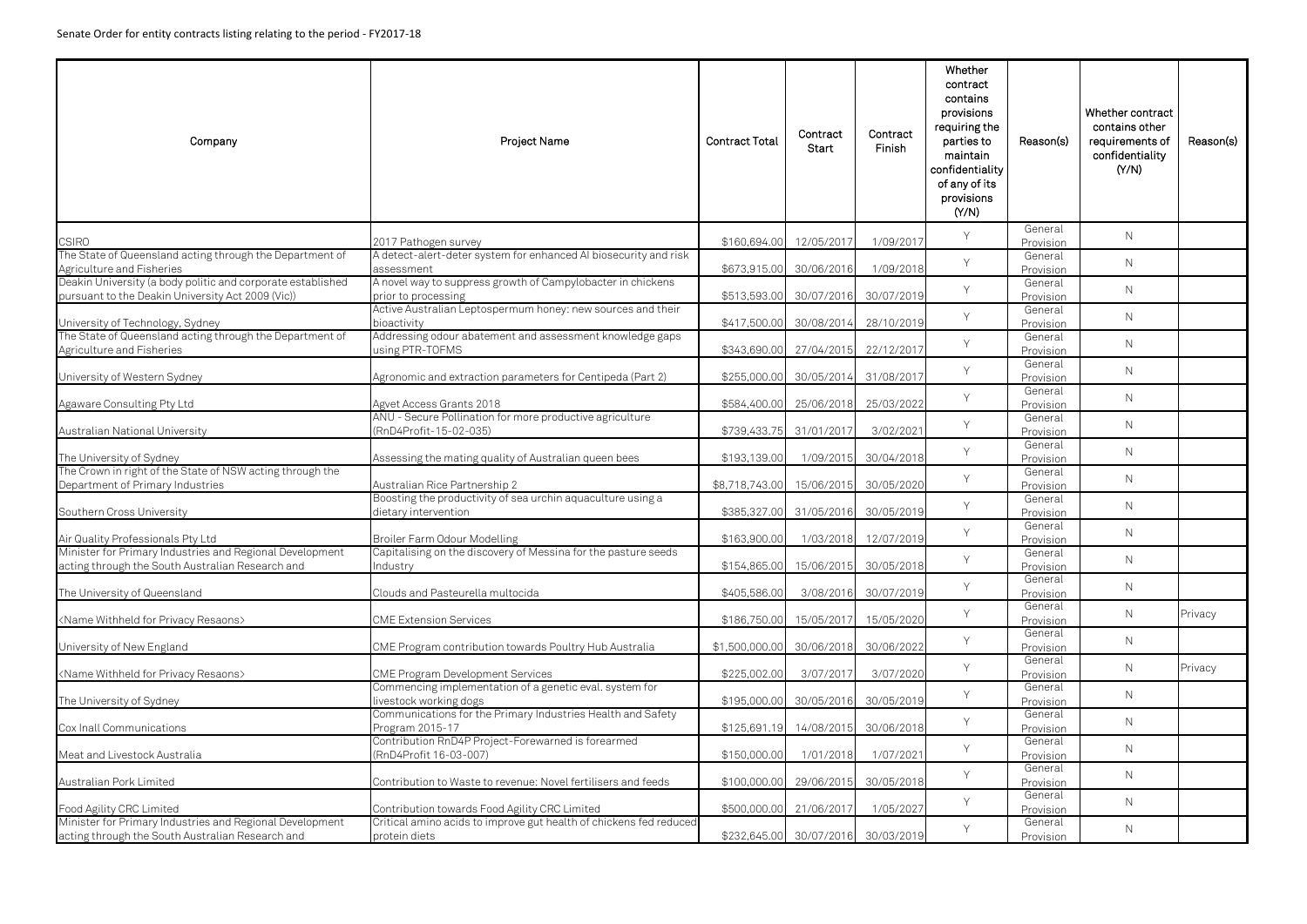| \$145,000.00<br>30/05/2015<br>28/02/2018<br>Awareness<br>Provision<br>General<br>Y<br>$\mathsf{N}$<br><b>CSIRO</b><br>15/06/2020<br>CSIRO - Weed Biocontrol (RnD4Profit-15-02-005)<br>31/08/2016<br>\$4,476,363.00<br>Provision<br>Detecting opportunities and challenges for Australian agricultural<br>General<br>Y<br>$\mathsf{N}$<br>and rural ind<br>\$248,307.00<br>1/06/2016<br>28/02/2018<br>Queensland University of Technology<br>Provision<br>Deakin University (a body politic and corporate established<br>Developing and testing tools for measuring and managing<br>General<br>Y<br>$\mathsf{N}$<br>variability in rice<br>\$479,359.00<br>15/06/2014<br>30/09/2018<br>Provision<br>Developing Appropriate Stunning Methods for Halal Slaughter of<br>General<br>$\vee$<br>$\mathsf{N}$<br>Water Buffalo<br><b>CSIRO</b><br>\$131,530.00<br>31/05/2014<br>31/03/2019<br>Provision<br>The Crown in right of the State of NSW acting through the<br>Developing elite clones and seed for improvements in productivity<br>General<br>Y<br>$\mathsf{N}$<br>and profit<br>30/08/2017<br>\$566,932.00<br>31/10/2014<br>Provision<br>General<br>Y<br>$\mathsf{N}$<br>The University of Queensland<br>1/07/2017<br>Developing superior aromatic rice germplasm for Australia<br>\$740,914.00<br>15/07/2013<br>Provision<br>The State of Queensland acting through the Department of<br>General<br>Y<br>$\mathsf{N}$<br>\$100,000.00 25/09/2013 30/06/2018<br>Agriculture and Fisheries<br>Developing the Queensland Guar Industry<br>Provision<br>The State of Queensland acting through the Department of<br>Developing visual litter management extension resources for<br>General<br>Y<br>$\mathsf{N}$<br>meat chicken growers<br>\$226,497.00<br>31/05/2017<br>1/02/2019<br>Provision<br>General<br>Y<br>$\mathsf{N}$<br>30/09/2019<br>University of Western Australia<br>Development of honeybee products from a biodiversity hotspot<br>\$130,500.00<br>30/09/2016<br>Provision<br>The Crown in right of the State of NSW acting through the<br>Development of innovative tools for the detection and control of<br>General<br>Y<br>$\mathsf{N}$<br>15/05/2019<br><b>CAE</b> virus<br>\$255,069.00<br>20/06/2014<br>Provision<br>Dietary manipulation of nutrient-specific appetite in broiler<br>General<br>Y<br>$\mathsf{N}$<br>The University of Queensland<br>31/07/2018<br>chickens<br>\$317,050.00<br>1/01/2014<br>Provision<br>Dynamics of ILT spread and role of dust in epidemiology,<br>General<br>Y<br>$\mathsf{N}$<br>30/07/2020<br>University of New England<br>diagnostics and control<br>\$356,512.00<br>31/05/2017<br>Provision<br>The State of Queensland acting through the Department of<br>Effects of an in-shed sprinkler cooling system multiple<br>General<br>Y<br>$\mathsf{N}$<br>\$228,656.00<br>1/05/2016<br>20/08/2018<br>parameters<br>Provision<br>Eliminate factors inhibiting redclaw farming from reaching its full<br>General<br>Y<br>$\mathsf{N}$<br>North Queensland Crayfish Farmers Association Inc<br>potential<br>\$248,000.00<br>31/05/2014<br>31/12/2018<br>Provision<br>General<br>Y<br>$\mathsf{N}$<br>Emerging Business Models for the Kakadu Plum Industry<br>\$300,000.00<br>15/02/2016<br>15/05/2018<br>Provision<br>Evaluating sanitisers for widespread use in the Australian<br>General<br>Y<br>$\mathsf{N}$<br>chicken meat industry<br>\$156,829.00<br>30/10/2018<br>1/08/2017<br>Provision<br>General<br>Y<br>$\mathsf{N}$<br>Export Fodder Workplace Safety Standards<br>\$100,000.00<br>12/06/2018<br>28/02/2019<br>Provision<br>The State of Queensland acting through the Department of<br>General<br>Y<br>$\mathsf{N}$<br>29/01/2018<br>\$385,091.00<br>6/06/2014<br>External attractant trap for Small Hive Beetle<br>Provision<br>Northern Territory of Australia represented by the Department<br>General<br>Y<br>$\mathsf{N}$<br>30/05/2018<br>Feasibility of a sustainable harvest of Agile wallabies in NT<br>\$152,000.00<br>1/06/2015<br>Provision<br>General<br>Y<br>$\mathsf{N}$<br>30/06/2019<br>Fodder Safe 2016-2019<br>\$182,895.36<br>1/07/2016<br>Provision<br>Formulating broiler diets based on protein and starch digestive<br>General<br>Y<br>$\mathsf{N}$<br>The University of Sydney<br>\$420,000.00<br>15/04/2016<br>30/05/2020<br>dynamics<br>Provision<br>The State of Queensland acting through the Department of<br>General<br>Y<br>$\mathsf{N}$<br>Agriculture and Fisheries<br>Ginger Development and Extension<br>\$239,990.00<br>22/11/2017<br>31/07/2019<br>Provision<br>The Crown in right of the State of NSW acting through the<br>Hazelnuts in Australia: Productivity & Economic Analysis for<br>General<br>Y<br>$\mathsf{N}$<br>Department of Primary Industries<br>1/03/2018<br>30/04/2022<br>Industry Expansion<br>\$269,202.00<br>Provision<br>General<br>Y<br>$\mathsf{N}$<br>15/09/2015<br>\$173,082.00<br>15/05/2018<br>Herbicide resistance in rice<br>Provision<br>General<br>Y<br>$\mathsf{N}$<br><b>ABC Radio</b><br>Heywire - The ABC Gives Regional Youth a Voice 2017-2019<br>\$150,000.00<br>2/05/2016<br>31/03/2019<br>Provision<br>General<br>Y<br>$\mathsf{N}$<br>Honey Bee and Pollination Program communications 2015-18<br>\$120,212.37<br>1/06/2015<br>30/05/2018<br>Provision<br>Horizon Scanning - Opportunities for new technologies and<br>General<br>Y<br>$\mathsf{N}$<br>industries<br>\$146,600.00<br>16/04/2018<br>28/02/2019<br>Provision<br>Improved broiler phosphorus utilization and transporter gene<br>General<br>Y<br>$\mathsf{N}$<br>6/07/2015 30/10/2018<br>\$462,288.00<br>expression<br>Provision |                                                   | Cross Industry Biosecurity and Emergency Animal Disease |  | Y | General | $\mathsf{N}$ |  |
|---------------------------------------------------------------------------------------------------------------------------------------------------------------------------------------------------------------------------------------------------------------------------------------------------------------------------------------------------------------------------------------------------------------------------------------------------------------------------------------------------------------------------------------------------------------------------------------------------------------------------------------------------------------------------------------------------------------------------------------------------------------------------------------------------------------------------------------------------------------------------------------------------------------------------------------------------------------------------------------------------------------------------------------------------------------------------------------------------------------------------------------------------------------------------------------------------------------------------------------------------------------------------------------------------------------------------------------------------------------------------------------------------------------------------------------------------------------------------------------------------------------------------------------------------------------------------------------------------------------------------------------------------------------------------------------------------------------------------------------------------------------------------------------------------------------------------------------------------------------------------------------------------------------------------------------------------------------------------------------------------------------------------------------------------------------------------------------------------------------------------------------------------------------------------------------------------------------------------------------------------------------------------------------------------------------------------------------------------------------------------------------------------------------------------------------------------------------------------------------------------------------------------------------------------------------------------------------------------------------------------------------------------------------------------------------------------------------------------------------------------------------------------------------------------------------------------------------------------------------------------------------------------------------------------------------------------------------------------------------------------------------------------------------------------------------------------------------------------------------------------------------------------------------------------------------------------------------------------------------------------------------------------------------------------------------------------------------------------------------------------------------------------------------------------------------------------------------------------------------------------------------------------------------------------------------------------------------------------------------------------------------------------------------------------------------------------------------------------------------------------------------------------------------------------------------------------------------------------------------------------------------------------------------------------------------------------------------------------------------------------------------------------------------------------------------------------------------------------------------------------------------------------------------------------------------------------------------------------------------------------------------------------------------------------------------------------------------------------------------------------------------------------------------------------------------------------------------------------------------------------------------------------------------------------------------------------------------------------------------------------------------------------------------------------------------------------------------------------------------------------------------------------------------------------------------------------------------------------------------------------------------------------------------------------------------------------------------------------------------------------------------------------------------------------------------------------------------------------------------------------------------------------------------------------------------------------------------------------------------------------------------------------------------------------------------------------------------------------------------------------------------------------------------------------------------------------------------------------------------------------------------------------------------------------------------------------------------------------------------------------------------------------------|---------------------------------------------------|---------------------------------------------------------|--|---|---------|--------------|--|
|                                                                                                                                                                                                                                                                                                                                                                                                                                                                                                                                                                                                                                                                                                                                                                                                                                                                                                                                                                                                                                                                                                                                                                                                                                                                                                                                                                                                                                                                                                                                                                                                                                                                                                                                                                                                                                                                                                                                                                                                                                                                                                                                                                                                                                                                                                                                                                                                                                                                                                                                                                                                                                                                                                                                                                                                                                                                                                                                                                                                                                                                                                                                                                                                                                                                                                                                                                                                                                                                                                                                                                                                                                                                                                                                                                                                                                                                                                                                                                                                                                                                                                                                                                                                                                                                                                                                                                                                                                                                                                                                                                                                                                                                                                                                                                                                                                                                                                                                                                                                                                                                                                                                                                                                                                                                                                                                                                                                                                                                                                                                                                                                                                                         | Animal Health Australia                           |                                                         |  |   |         |              |  |
|                                                                                                                                                                                                                                                                                                                                                                                                                                                                                                                                                                                                                                                                                                                                                                                                                                                                                                                                                                                                                                                                                                                                                                                                                                                                                                                                                                                                                                                                                                                                                                                                                                                                                                                                                                                                                                                                                                                                                                                                                                                                                                                                                                                                                                                                                                                                                                                                                                                                                                                                                                                                                                                                                                                                                                                                                                                                                                                                                                                                                                                                                                                                                                                                                                                                                                                                                                                                                                                                                                                                                                                                                                                                                                                                                                                                                                                                                                                                                                                                                                                                                                                                                                                                                                                                                                                                                                                                                                                                                                                                                                                                                                                                                                                                                                                                                                                                                                                                                                                                                                                                                                                                                                                                                                                                                                                                                                                                                                                                                                                                                                                                                                                         |                                                   |                                                         |  |   |         |              |  |
|                                                                                                                                                                                                                                                                                                                                                                                                                                                                                                                                                                                                                                                                                                                                                                                                                                                                                                                                                                                                                                                                                                                                                                                                                                                                                                                                                                                                                                                                                                                                                                                                                                                                                                                                                                                                                                                                                                                                                                                                                                                                                                                                                                                                                                                                                                                                                                                                                                                                                                                                                                                                                                                                                                                                                                                                                                                                                                                                                                                                                                                                                                                                                                                                                                                                                                                                                                                                                                                                                                                                                                                                                                                                                                                                                                                                                                                                                                                                                                                                                                                                                                                                                                                                                                                                                                                                                                                                                                                                                                                                                                                                                                                                                                                                                                                                                                                                                                                                                                                                                                                                                                                                                                                                                                                                                                                                                                                                                                                                                                                                                                                                                                                         |                                                   |                                                         |  |   |         |              |  |
|                                                                                                                                                                                                                                                                                                                                                                                                                                                                                                                                                                                                                                                                                                                                                                                                                                                                                                                                                                                                                                                                                                                                                                                                                                                                                                                                                                                                                                                                                                                                                                                                                                                                                                                                                                                                                                                                                                                                                                                                                                                                                                                                                                                                                                                                                                                                                                                                                                                                                                                                                                                                                                                                                                                                                                                                                                                                                                                                                                                                                                                                                                                                                                                                                                                                                                                                                                                                                                                                                                                                                                                                                                                                                                                                                                                                                                                                                                                                                                                                                                                                                                                                                                                                                                                                                                                                                                                                                                                                                                                                                                                                                                                                                                                                                                                                                                                                                                                                                                                                                                                                                                                                                                                                                                                                                                                                                                                                                                                                                                                                                                                                                                                         |                                                   |                                                         |  |   |         |              |  |
|                                                                                                                                                                                                                                                                                                                                                                                                                                                                                                                                                                                                                                                                                                                                                                                                                                                                                                                                                                                                                                                                                                                                                                                                                                                                                                                                                                                                                                                                                                                                                                                                                                                                                                                                                                                                                                                                                                                                                                                                                                                                                                                                                                                                                                                                                                                                                                                                                                                                                                                                                                                                                                                                                                                                                                                                                                                                                                                                                                                                                                                                                                                                                                                                                                                                                                                                                                                                                                                                                                                                                                                                                                                                                                                                                                                                                                                                                                                                                                                                                                                                                                                                                                                                                                                                                                                                                                                                                                                                                                                                                                                                                                                                                                                                                                                                                                                                                                                                                                                                                                                                                                                                                                                                                                                                                                                                                                                                                                                                                                                                                                                                                                                         |                                                   |                                                         |  |   |         |              |  |
|                                                                                                                                                                                                                                                                                                                                                                                                                                                                                                                                                                                                                                                                                                                                                                                                                                                                                                                                                                                                                                                                                                                                                                                                                                                                                                                                                                                                                                                                                                                                                                                                                                                                                                                                                                                                                                                                                                                                                                                                                                                                                                                                                                                                                                                                                                                                                                                                                                                                                                                                                                                                                                                                                                                                                                                                                                                                                                                                                                                                                                                                                                                                                                                                                                                                                                                                                                                                                                                                                                                                                                                                                                                                                                                                                                                                                                                                                                                                                                                                                                                                                                                                                                                                                                                                                                                                                                                                                                                                                                                                                                                                                                                                                                                                                                                                                                                                                                                                                                                                                                                                                                                                                                                                                                                                                                                                                                                                                                                                                                                                                                                                                                                         |                                                   |                                                         |  |   |         |              |  |
|                                                                                                                                                                                                                                                                                                                                                                                                                                                                                                                                                                                                                                                                                                                                                                                                                                                                                                                                                                                                                                                                                                                                                                                                                                                                                                                                                                                                                                                                                                                                                                                                                                                                                                                                                                                                                                                                                                                                                                                                                                                                                                                                                                                                                                                                                                                                                                                                                                                                                                                                                                                                                                                                                                                                                                                                                                                                                                                                                                                                                                                                                                                                                                                                                                                                                                                                                                                                                                                                                                                                                                                                                                                                                                                                                                                                                                                                                                                                                                                                                                                                                                                                                                                                                                                                                                                                                                                                                                                                                                                                                                                                                                                                                                                                                                                                                                                                                                                                                                                                                                                                                                                                                                                                                                                                                                                                                                                                                                                                                                                                                                                                                                                         | pursuant to the Deakin University Act 2009 (Vic)) |                                                         |  |   |         |              |  |
|                                                                                                                                                                                                                                                                                                                                                                                                                                                                                                                                                                                                                                                                                                                                                                                                                                                                                                                                                                                                                                                                                                                                                                                                                                                                                                                                                                                                                                                                                                                                                                                                                                                                                                                                                                                                                                                                                                                                                                                                                                                                                                                                                                                                                                                                                                                                                                                                                                                                                                                                                                                                                                                                                                                                                                                                                                                                                                                                                                                                                                                                                                                                                                                                                                                                                                                                                                                                                                                                                                                                                                                                                                                                                                                                                                                                                                                                                                                                                                                                                                                                                                                                                                                                                                                                                                                                                                                                                                                                                                                                                                                                                                                                                                                                                                                                                                                                                                                                                                                                                                                                                                                                                                                                                                                                                                                                                                                                                                                                                                                                                                                                                                                         |                                                   |                                                         |  |   |         |              |  |
|                                                                                                                                                                                                                                                                                                                                                                                                                                                                                                                                                                                                                                                                                                                                                                                                                                                                                                                                                                                                                                                                                                                                                                                                                                                                                                                                                                                                                                                                                                                                                                                                                                                                                                                                                                                                                                                                                                                                                                                                                                                                                                                                                                                                                                                                                                                                                                                                                                                                                                                                                                                                                                                                                                                                                                                                                                                                                                                                                                                                                                                                                                                                                                                                                                                                                                                                                                                                                                                                                                                                                                                                                                                                                                                                                                                                                                                                                                                                                                                                                                                                                                                                                                                                                                                                                                                                                                                                                                                                                                                                                                                                                                                                                                                                                                                                                                                                                                                                                                                                                                                                                                                                                                                                                                                                                                                                                                                                                                                                                                                                                                                                                                                         |                                                   |                                                         |  |   |         |              |  |
|                                                                                                                                                                                                                                                                                                                                                                                                                                                                                                                                                                                                                                                                                                                                                                                                                                                                                                                                                                                                                                                                                                                                                                                                                                                                                                                                                                                                                                                                                                                                                                                                                                                                                                                                                                                                                                                                                                                                                                                                                                                                                                                                                                                                                                                                                                                                                                                                                                                                                                                                                                                                                                                                                                                                                                                                                                                                                                                                                                                                                                                                                                                                                                                                                                                                                                                                                                                                                                                                                                                                                                                                                                                                                                                                                                                                                                                                                                                                                                                                                                                                                                                                                                                                                                                                                                                                                                                                                                                                                                                                                                                                                                                                                                                                                                                                                                                                                                                                                                                                                                                                                                                                                                                                                                                                                                                                                                                                                                                                                                                                                                                                                                                         |                                                   |                                                         |  |   |         |              |  |
|                                                                                                                                                                                                                                                                                                                                                                                                                                                                                                                                                                                                                                                                                                                                                                                                                                                                                                                                                                                                                                                                                                                                                                                                                                                                                                                                                                                                                                                                                                                                                                                                                                                                                                                                                                                                                                                                                                                                                                                                                                                                                                                                                                                                                                                                                                                                                                                                                                                                                                                                                                                                                                                                                                                                                                                                                                                                                                                                                                                                                                                                                                                                                                                                                                                                                                                                                                                                                                                                                                                                                                                                                                                                                                                                                                                                                                                                                                                                                                                                                                                                                                                                                                                                                                                                                                                                                                                                                                                                                                                                                                                                                                                                                                                                                                                                                                                                                                                                                                                                                                                                                                                                                                                                                                                                                                                                                                                                                                                                                                                                                                                                                                                         | Department of Primary Industries                  |                                                         |  |   |         |              |  |
|                                                                                                                                                                                                                                                                                                                                                                                                                                                                                                                                                                                                                                                                                                                                                                                                                                                                                                                                                                                                                                                                                                                                                                                                                                                                                                                                                                                                                                                                                                                                                                                                                                                                                                                                                                                                                                                                                                                                                                                                                                                                                                                                                                                                                                                                                                                                                                                                                                                                                                                                                                                                                                                                                                                                                                                                                                                                                                                                                                                                                                                                                                                                                                                                                                                                                                                                                                                                                                                                                                                                                                                                                                                                                                                                                                                                                                                                                                                                                                                                                                                                                                                                                                                                                                                                                                                                                                                                                                                                                                                                                                                                                                                                                                                                                                                                                                                                                                                                                                                                                                                                                                                                                                                                                                                                                                                                                                                                                                                                                                                                                                                                                                                         |                                                   |                                                         |  |   |         |              |  |
|                                                                                                                                                                                                                                                                                                                                                                                                                                                                                                                                                                                                                                                                                                                                                                                                                                                                                                                                                                                                                                                                                                                                                                                                                                                                                                                                                                                                                                                                                                                                                                                                                                                                                                                                                                                                                                                                                                                                                                                                                                                                                                                                                                                                                                                                                                                                                                                                                                                                                                                                                                                                                                                                                                                                                                                                                                                                                                                                                                                                                                                                                                                                                                                                                                                                                                                                                                                                                                                                                                                                                                                                                                                                                                                                                                                                                                                                                                                                                                                                                                                                                                                                                                                                                                                                                                                                                                                                                                                                                                                                                                                                                                                                                                                                                                                                                                                                                                                                                                                                                                                                                                                                                                                                                                                                                                                                                                                                                                                                                                                                                                                                                                                         |                                                   |                                                         |  |   |         |              |  |
|                                                                                                                                                                                                                                                                                                                                                                                                                                                                                                                                                                                                                                                                                                                                                                                                                                                                                                                                                                                                                                                                                                                                                                                                                                                                                                                                                                                                                                                                                                                                                                                                                                                                                                                                                                                                                                                                                                                                                                                                                                                                                                                                                                                                                                                                                                                                                                                                                                                                                                                                                                                                                                                                                                                                                                                                                                                                                                                                                                                                                                                                                                                                                                                                                                                                                                                                                                                                                                                                                                                                                                                                                                                                                                                                                                                                                                                                                                                                                                                                                                                                                                                                                                                                                                                                                                                                                                                                                                                                                                                                                                                                                                                                                                                                                                                                                                                                                                                                                                                                                                                                                                                                                                                                                                                                                                                                                                                                                                                                                                                                                                                                                                                         |                                                   |                                                         |  |   |         |              |  |
|                                                                                                                                                                                                                                                                                                                                                                                                                                                                                                                                                                                                                                                                                                                                                                                                                                                                                                                                                                                                                                                                                                                                                                                                                                                                                                                                                                                                                                                                                                                                                                                                                                                                                                                                                                                                                                                                                                                                                                                                                                                                                                                                                                                                                                                                                                                                                                                                                                                                                                                                                                                                                                                                                                                                                                                                                                                                                                                                                                                                                                                                                                                                                                                                                                                                                                                                                                                                                                                                                                                                                                                                                                                                                                                                                                                                                                                                                                                                                                                                                                                                                                                                                                                                                                                                                                                                                                                                                                                                                                                                                                                                                                                                                                                                                                                                                                                                                                                                                                                                                                                                                                                                                                                                                                                                                                                                                                                                                                                                                                                                                                                                                                                         |                                                   |                                                         |  |   |         |              |  |
|                                                                                                                                                                                                                                                                                                                                                                                                                                                                                                                                                                                                                                                                                                                                                                                                                                                                                                                                                                                                                                                                                                                                                                                                                                                                                                                                                                                                                                                                                                                                                                                                                                                                                                                                                                                                                                                                                                                                                                                                                                                                                                                                                                                                                                                                                                                                                                                                                                                                                                                                                                                                                                                                                                                                                                                                                                                                                                                                                                                                                                                                                                                                                                                                                                                                                                                                                                                                                                                                                                                                                                                                                                                                                                                                                                                                                                                                                                                                                                                                                                                                                                                                                                                                                                                                                                                                                                                                                                                                                                                                                                                                                                                                                                                                                                                                                                                                                                                                                                                                                                                                                                                                                                                                                                                                                                                                                                                                                                                                                                                                                                                                                                                         |                                                   |                                                         |  |   |         |              |  |
|                                                                                                                                                                                                                                                                                                                                                                                                                                                                                                                                                                                                                                                                                                                                                                                                                                                                                                                                                                                                                                                                                                                                                                                                                                                                                                                                                                                                                                                                                                                                                                                                                                                                                                                                                                                                                                                                                                                                                                                                                                                                                                                                                                                                                                                                                                                                                                                                                                                                                                                                                                                                                                                                                                                                                                                                                                                                                                                                                                                                                                                                                                                                                                                                                                                                                                                                                                                                                                                                                                                                                                                                                                                                                                                                                                                                                                                                                                                                                                                                                                                                                                                                                                                                                                                                                                                                                                                                                                                                                                                                                                                                                                                                                                                                                                                                                                                                                                                                                                                                                                                                                                                                                                                                                                                                                                                                                                                                                                                                                                                                                                                                                                                         | Agriculture and Fisheries                         |                                                         |  |   |         |              |  |
|                                                                                                                                                                                                                                                                                                                                                                                                                                                                                                                                                                                                                                                                                                                                                                                                                                                                                                                                                                                                                                                                                                                                                                                                                                                                                                                                                                                                                                                                                                                                                                                                                                                                                                                                                                                                                                                                                                                                                                                                                                                                                                                                                                                                                                                                                                                                                                                                                                                                                                                                                                                                                                                                                                                                                                                                                                                                                                                                                                                                                                                                                                                                                                                                                                                                                                                                                                                                                                                                                                                                                                                                                                                                                                                                                                                                                                                                                                                                                                                                                                                                                                                                                                                                                                                                                                                                                                                                                                                                                                                                                                                                                                                                                                                                                                                                                                                                                                                                                                                                                                                                                                                                                                                                                                                                                                                                                                                                                                                                                                                                                                                                                                                         |                                                   |                                                         |  |   |         |              |  |
|                                                                                                                                                                                                                                                                                                                                                                                                                                                                                                                                                                                                                                                                                                                                                                                                                                                                                                                                                                                                                                                                                                                                                                                                                                                                                                                                                                                                                                                                                                                                                                                                                                                                                                                                                                                                                                                                                                                                                                                                                                                                                                                                                                                                                                                                                                                                                                                                                                                                                                                                                                                                                                                                                                                                                                                                                                                                                                                                                                                                                                                                                                                                                                                                                                                                                                                                                                                                                                                                                                                                                                                                                                                                                                                                                                                                                                                                                                                                                                                                                                                                                                                                                                                                                                                                                                                                                                                                                                                                                                                                                                                                                                                                                                                                                                                                                                                                                                                                                                                                                                                                                                                                                                                                                                                                                                                                                                                                                                                                                                                                                                                                                                                         |                                                   |                                                         |  |   |         |              |  |
|                                                                                                                                                                                                                                                                                                                                                                                                                                                                                                                                                                                                                                                                                                                                                                                                                                                                                                                                                                                                                                                                                                                                                                                                                                                                                                                                                                                                                                                                                                                                                                                                                                                                                                                                                                                                                                                                                                                                                                                                                                                                                                                                                                                                                                                                                                                                                                                                                                                                                                                                                                                                                                                                                                                                                                                                                                                                                                                                                                                                                                                                                                                                                                                                                                                                                                                                                                                                                                                                                                                                                                                                                                                                                                                                                                                                                                                                                                                                                                                                                                                                                                                                                                                                                                                                                                                                                                                                                                                                                                                                                                                                                                                                                                                                                                                                                                                                                                                                                                                                                                                                                                                                                                                                                                                                                                                                                                                                                                                                                                                                                                                                                                                         |                                                   |                                                         |  |   |         |              |  |
|                                                                                                                                                                                                                                                                                                                                                                                                                                                                                                                                                                                                                                                                                                                                                                                                                                                                                                                                                                                                                                                                                                                                                                                                                                                                                                                                                                                                                                                                                                                                                                                                                                                                                                                                                                                                                                                                                                                                                                                                                                                                                                                                                                                                                                                                                                                                                                                                                                                                                                                                                                                                                                                                                                                                                                                                                                                                                                                                                                                                                                                                                                                                                                                                                                                                                                                                                                                                                                                                                                                                                                                                                                                                                                                                                                                                                                                                                                                                                                                                                                                                                                                                                                                                                                                                                                                                                                                                                                                                                                                                                                                                                                                                                                                                                                                                                                                                                                                                                                                                                                                                                                                                                                                                                                                                                                                                                                                                                                                                                                                                                                                                                                                         | Department of Primary Industries                  |                                                         |  |   |         |              |  |
|                                                                                                                                                                                                                                                                                                                                                                                                                                                                                                                                                                                                                                                                                                                                                                                                                                                                                                                                                                                                                                                                                                                                                                                                                                                                                                                                                                                                                                                                                                                                                                                                                                                                                                                                                                                                                                                                                                                                                                                                                                                                                                                                                                                                                                                                                                                                                                                                                                                                                                                                                                                                                                                                                                                                                                                                                                                                                                                                                                                                                                                                                                                                                                                                                                                                                                                                                                                                                                                                                                                                                                                                                                                                                                                                                                                                                                                                                                                                                                                                                                                                                                                                                                                                                                                                                                                                                                                                                                                                                                                                                                                                                                                                                                                                                                                                                                                                                                                                                                                                                                                                                                                                                                                                                                                                                                                                                                                                                                                                                                                                                                                                                                                         |                                                   |                                                         |  |   |         |              |  |
|                                                                                                                                                                                                                                                                                                                                                                                                                                                                                                                                                                                                                                                                                                                                                                                                                                                                                                                                                                                                                                                                                                                                                                                                                                                                                                                                                                                                                                                                                                                                                                                                                                                                                                                                                                                                                                                                                                                                                                                                                                                                                                                                                                                                                                                                                                                                                                                                                                                                                                                                                                                                                                                                                                                                                                                                                                                                                                                                                                                                                                                                                                                                                                                                                                                                                                                                                                                                                                                                                                                                                                                                                                                                                                                                                                                                                                                                                                                                                                                                                                                                                                                                                                                                                                                                                                                                                                                                                                                                                                                                                                                                                                                                                                                                                                                                                                                                                                                                                                                                                                                                                                                                                                                                                                                                                                                                                                                                                                                                                                                                                                                                                                                         |                                                   |                                                         |  |   |         |              |  |
|                                                                                                                                                                                                                                                                                                                                                                                                                                                                                                                                                                                                                                                                                                                                                                                                                                                                                                                                                                                                                                                                                                                                                                                                                                                                                                                                                                                                                                                                                                                                                                                                                                                                                                                                                                                                                                                                                                                                                                                                                                                                                                                                                                                                                                                                                                                                                                                                                                                                                                                                                                                                                                                                                                                                                                                                                                                                                                                                                                                                                                                                                                                                                                                                                                                                                                                                                                                                                                                                                                                                                                                                                                                                                                                                                                                                                                                                                                                                                                                                                                                                                                                                                                                                                                                                                                                                                                                                                                                                                                                                                                                                                                                                                                                                                                                                                                                                                                                                                                                                                                                                                                                                                                                                                                                                                                                                                                                                                                                                                                                                                                                                                                                         |                                                   |                                                         |  |   |         |              |  |
|                                                                                                                                                                                                                                                                                                                                                                                                                                                                                                                                                                                                                                                                                                                                                                                                                                                                                                                                                                                                                                                                                                                                                                                                                                                                                                                                                                                                                                                                                                                                                                                                                                                                                                                                                                                                                                                                                                                                                                                                                                                                                                                                                                                                                                                                                                                                                                                                                                                                                                                                                                                                                                                                                                                                                                                                                                                                                                                                                                                                                                                                                                                                                                                                                                                                                                                                                                                                                                                                                                                                                                                                                                                                                                                                                                                                                                                                                                                                                                                                                                                                                                                                                                                                                                                                                                                                                                                                                                                                                                                                                                                                                                                                                                                                                                                                                                                                                                                                                                                                                                                                                                                                                                                                                                                                                                                                                                                                                                                                                                                                                                                                                                                         |                                                   |                                                         |  |   |         |              |  |
|                                                                                                                                                                                                                                                                                                                                                                                                                                                                                                                                                                                                                                                                                                                                                                                                                                                                                                                                                                                                                                                                                                                                                                                                                                                                                                                                                                                                                                                                                                                                                                                                                                                                                                                                                                                                                                                                                                                                                                                                                                                                                                                                                                                                                                                                                                                                                                                                                                                                                                                                                                                                                                                                                                                                                                                                                                                                                                                                                                                                                                                                                                                                                                                                                                                                                                                                                                                                                                                                                                                                                                                                                                                                                                                                                                                                                                                                                                                                                                                                                                                                                                                                                                                                                                                                                                                                                                                                                                                                                                                                                                                                                                                                                                                                                                                                                                                                                                                                                                                                                                                                                                                                                                                                                                                                                                                                                                                                                                                                                                                                                                                                                                                         |                                                   |                                                         |  |   |         |              |  |
|                                                                                                                                                                                                                                                                                                                                                                                                                                                                                                                                                                                                                                                                                                                                                                                                                                                                                                                                                                                                                                                                                                                                                                                                                                                                                                                                                                                                                                                                                                                                                                                                                                                                                                                                                                                                                                                                                                                                                                                                                                                                                                                                                                                                                                                                                                                                                                                                                                                                                                                                                                                                                                                                                                                                                                                                                                                                                                                                                                                                                                                                                                                                                                                                                                                                                                                                                                                                                                                                                                                                                                                                                                                                                                                                                                                                                                                                                                                                                                                                                                                                                                                                                                                                                                                                                                                                                                                                                                                                                                                                                                                                                                                                                                                                                                                                                                                                                                                                                                                                                                                                                                                                                                                                                                                                                                                                                                                                                                                                                                                                                                                                                                                         | Agriculture and Fisheries                         |                                                         |  |   |         |              |  |
|                                                                                                                                                                                                                                                                                                                                                                                                                                                                                                                                                                                                                                                                                                                                                                                                                                                                                                                                                                                                                                                                                                                                                                                                                                                                                                                                                                                                                                                                                                                                                                                                                                                                                                                                                                                                                                                                                                                                                                                                                                                                                                                                                                                                                                                                                                                                                                                                                                                                                                                                                                                                                                                                                                                                                                                                                                                                                                                                                                                                                                                                                                                                                                                                                                                                                                                                                                                                                                                                                                                                                                                                                                                                                                                                                                                                                                                                                                                                                                                                                                                                                                                                                                                                                                                                                                                                                                                                                                                                                                                                                                                                                                                                                                                                                                                                                                                                                                                                                                                                                                                                                                                                                                                                                                                                                                                                                                                                                                                                                                                                                                                                                                                         |                                                   |                                                         |  |   |         |              |  |
|                                                                                                                                                                                                                                                                                                                                                                                                                                                                                                                                                                                                                                                                                                                                                                                                                                                                                                                                                                                                                                                                                                                                                                                                                                                                                                                                                                                                                                                                                                                                                                                                                                                                                                                                                                                                                                                                                                                                                                                                                                                                                                                                                                                                                                                                                                                                                                                                                                                                                                                                                                                                                                                                                                                                                                                                                                                                                                                                                                                                                                                                                                                                                                                                                                                                                                                                                                                                                                                                                                                                                                                                                                                                                                                                                                                                                                                                                                                                                                                                                                                                                                                                                                                                                                                                                                                                                                                                                                                                                                                                                                                                                                                                                                                                                                                                                                                                                                                                                                                                                                                                                                                                                                                                                                                                                                                                                                                                                                                                                                                                                                                                                                                         |                                                   |                                                         |  |   |         |              |  |
|                                                                                                                                                                                                                                                                                                                                                                                                                                                                                                                                                                                                                                                                                                                                                                                                                                                                                                                                                                                                                                                                                                                                                                                                                                                                                                                                                                                                                                                                                                                                                                                                                                                                                                                                                                                                                                                                                                                                                                                                                                                                                                                                                                                                                                                                                                                                                                                                                                                                                                                                                                                                                                                                                                                                                                                                                                                                                                                                                                                                                                                                                                                                                                                                                                                                                                                                                                                                                                                                                                                                                                                                                                                                                                                                                                                                                                                                                                                                                                                                                                                                                                                                                                                                                                                                                                                                                                                                                                                                                                                                                                                                                                                                                                                                                                                                                                                                                                                                                                                                                                                                                                                                                                                                                                                                                                                                                                                                                                                                                                                                                                                                                                                         |                                                   |                                                         |  |   |         |              |  |
|                                                                                                                                                                                                                                                                                                                                                                                                                                                                                                                                                                                                                                                                                                                                                                                                                                                                                                                                                                                                                                                                                                                                                                                                                                                                                                                                                                                                                                                                                                                                                                                                                                                                                                                                                                                                                                                                                                                                                                                                                                                                                                                                                                                                                                                                                                                                                                                                                                                                                                                                                                                                                                                                                                                                                                                                                                                                                                                                                                                                                                                                                                                                                                                                                                                                                                                                                                                                                                                                                                                                                                                                                                                                                                                                                                                                                                                                                                                                                                                                                                                                                                                                                                                                                                                                                                                                                                                                                                                                                                                                                                                                                                                                                                                                                                                                                                                                                                                                                                                                                                                                                                                                                                                                                                                                                                                                                                                                                                                                                                                                                                                                                                                         | PwCs Indigenous Consulting Pty Ltd                |                                                         |  |   |         |              |  |
|                                                                                                                                                                                                                                                                                                                                                                                                                                                                                                                                                                                                                                                                                                                                                                                                                                                                                                                                                                                                                                                                                                                                                                                                                                                                                                                                                                                                                                                                                                                                                                                                                                                                                                                                                                                                                                                                                                                                                                                                                                                                                                                                                                                                                                                                                                                                                                                                                                                                                                                                                                                                                                                                                                                                                                                                                                                                                                                                                                                                                                                                                                                                                                                                                                                                                                                                                                                                                                                                                                                                                                                                                                                                                                                                                                                                                                                                                                                                                                                                                                                                                                                                                                                                                                                                                                                                                                                                                                                                                                                                                                                                                                                                                                                                                                                                                                                                                                                                                                                                                                                                                                                                                                                                                                                                                                                                                                                                                                                                                                                                                                                                                                                         |                                                   |                                                         |  |   |         |              |  |
|                                                                                                                                                                                                                                                                                                                                                                                                                                                                                                                                                                                                                                                                                                                                                                                                                                                                                                                                                                                                                                                                                                                                                                                                                                                                                                                                                                                                                                                                                                                                                                                                                                                                                                                                                                                                                                                                                                                                                                                                                                                                                                                                                                                                                                                                                                                                                                                                                                                                                                                                                                                                                                                                                                                                                                                                                                                                                                                                                                                                                                                                                                                                                                                                                                                                                                                                                                                                                                                                                                                                                                                                                                                                                                                                                                                                                                                                                                                                                                                                                                                                                                                                                                                                                                                                                                                                                                                                                                                                                                                                                                                                                                                                                                                                                                                                                                                                                                                                                                                                                                                                                                                                                                                                                                                                                                                                                                                                                                                                                                                                                                                                                                                         | The University of Adelaide                        |                                                         |  |   |         |              |  |
|                                                                                                                                                                                                                                                                                                                                                                                                                                                                                                                                                                                                                                                                                                                                                                                                                                                                                                                                                                                                                                                                                                                                                                                                                                                                                                                                                                                                                                                                                                                                                                                                                                                                                                                                                                                                                                                                                                                                                                                                                                                                                                                                                                                                                                                                                                                                                                                                                                                                                                                                                                                                                                                                                                                                                                                                                                                                                                                                                                                                                                                                                                                                                                                                                                                                                                                                                                                                                                                                                                                                                                                                                                                                                                                                                                                                                                                                                                                                                                                                                                                                                                                                                                                                                                                                                                                                                                                                                                                                                                                                                                                                                                                                                                                                                                                                                                                                                                                                                                                                                                                                                                                                                                                                                                                                                                                                                                                                                                                                                                                                                                                                                                                         |                                                   |                                                         |  |   |         |              |  |
|                                                                                                                                                                                                                                                                                                                                                                                                                                                                                                                                                                                                                                                                                                                                                                                                                                                                                                                                                                                                                                                                                                                                                                                                                                                                                                                                                                                                                                                                                                                                                                                                                                                                                                                                                                                                                                                                                                                                                                                                                                                                                                                                                                                                                                                                                                                                                                                                                                                                                                                                                                                                                                                                                                                                                                                                                                                                                                                                                                                                                                                                                                                                                                                                                                                                                                                                                                                                                                                                                                                                                                                                                                                                                                                                                                                                                                                                                                                                                                                                                                                                                                                                                                                                                                                                                                                                                                                                                                                                                                                                                                                                                                                                                                                                                                                                                                                                                                                                                                                                                                                                                                                                                                                                                                                                                                                                                                                                                                                                                                                                                                                                                                                         | Australian Fodder Industry Association Limited    |                                                         |  |   |         |              |  |
|                                                                                                                                                                                                                                                                                                                                                                                                                                                                                                                                                                                                                                                                                                                                                                                                                                                                                                                                                                                                                                                                                                                                                                                                                                                                                                                                                                                                                                                                                                                                                                                                                                                                                                                                                                                                                                                                                                                                                                                                                                                                                                                                                                                                                                                                                                                                                                                                                                                                                                                                                                                                                                                                                                                                                                                                                                                                                                                                                                                                                                                                                                                                                                                                                                                                                                                                                                                                                                                                                                                                                                                                                                                                                                                                                                                                                                                                                                                                                                                                                                                                                                                                                                                                                                                                                                                                                                                                                                                                                                                                                                                                                                                                                                                                                                                                                                                                                                                                                                                                                                                                                                                                                                                                                                                                                                                                                                                                                                                                                                                                                                                                                                                         |                                                   |                                                         |  |   |         |              |  |
|                                                                                                                                                                                                                                                                                                                                                                                                                                                                                                                                                                                                                                                                                                                                                                                                                                                                                                                                                                                                                                                                                                                                                                                                                                                                                                                                                                                                                                                                                                                                                                                                                                                                                                                                                                                                                                                                                                                                                                                                                                                                                                                                                                                                                                                                                                                                                                                                                                                                                                                                                                                                                                                                                                                                                                                                                                                                                                                                                                                                                                                                                                                                                                                                                                                                                                                                                                                                                                                                                                                                                                                                                                                                                                                                                                                                                                                                                                                                                                                                                                                                                                                                                                                                                                                                                                                                                                                                                                                                                                                                                                                                                                                                                                                                                                                                                                                                                                                                                                                                                                                                                                                                                                                                                                                                                                                                                                                                                                                                                                                                                                                                                                                         | Agriculture and Fisheries                         |                                                         |  |   |         |              |  |
|                                                                                                                                                                                                                                                                                                                                                                                                                                                                                                                                                                                                                                                                                                                                                                                                                                                                                                                                                                                                                                                                                                                                                                                                                                                                                                                                                                                                                                                                                                                                                                                                                                                                                                                                                                                                                                                                                                                                                                                                                                                                                                                                                                                                                                                                                                                                                                                                                                                                                                                                                                                                                                                                                                                                                                                                                                                                                                                                                                                                                                                                                                                                                                                                                                                                                                                                                                                                                                                                                                                                                                                                                                                                                                                                                                                                                                                                                                                                                                                                                                                                                                                                                                                                                                                                                                                                                                                                                                                                                                                                                                                                                                                                                                                                                                                                                                                                                                                                                                                                                                                                                                                                                                                                                                                                                                                                                                                                                                                                                                                                                                                                                                                         |                                                   |                                                         |  |   |         |              |  |
|                                                                                                                                                                                                                                                                                                                                                                                                                                                                                                                                                                                                                                                                                                                                                                                                                                                                                                                                                                                                                                                                                                                                                                                                                                                                                                                                                                                                                                                                                                                                                                                                                                                                                                                                                                                                                                                                                                                                                                                                                                                                                                                                                                                                                                                                                                                                                                                                                                                                                                                                                                                                                                                                                                                                                                                                                                                                                                                                                                                                                                                                                                                                                                                                                                                                                                                                                                                                                                                                                                                                                                                                                                                                                                                                                                                                                                                                                                                                                                                                                                                                                                                                                                                                                                                                                                                                                                                                                                                                                                                                                                                                                                                                                                                                                                                                                                                                                                                                                                                                                                                                                                                                                                                                                                                                                                                                                                                                                                                                                                                                                                                                                                                         | of Primary Industry and Fisheries                 |                                                         |  |   |         |              |  |
|                                                                                                                                                                                                                                                                                                                                                                                                                                                                                                                                                                                                                                                                                                                                                                                                                                                                                                                                                                                                                                                                                                                                                                                                                                                                                                                                                                                                                                                                                                                                                                                                                                                                                                                                                                                                                                                                                                                                                                                                                                                                                                                                                                                                                                                                                                                                                                                                                                                                                                                                                                                                                                                                                                                                                                                                                                                                                                                                                                                                                                                                                                                                                                                                                                                                                                                                                                                                                                                                                                                                                                                                                                                                                                                                                                                                                                                                                                                                                                                                                                                                                                                                                                                                                                                                                                                                                                                                                                                                                                                                                                                                                                                                                                                                                                                                                                                                                                                                                                                                                                                                                                                                                                                                                                                                                                                                                                                                                                                                                                                                                                                                                                                         |                                                   |                                                         |  |   |         |              |  |
|                                                                                                                                                                                                                                                                                                                                                                                                                                                                                                                                                                                                                                                                                                                                                                                                                                                                                                                                                                                                                                                                                                                                                                                                                                                                                                                                                                                                                                                                                                                                                                                                                                                                                                                                                                                                                                                                                                                                                                                                                                                                                                                                                                                                                                                                                                                                                                                                                                                                                                                                                                                                                                                                                                                                                                                                                                                                                                                                                                                                                                                                                                                                                                                                                                                                                                                                                                                                                                                                                                                                                                                                                                                                                                                                                                                                                                                                                                                                                                                                                                                                                                                                                                                                                                                                                                                                                                                                                                                                                                                                                                                                                                                                                                                                                                                                                                                                                                                                                                                                                                                                                                                                                                                                                                                                                                                                                                                                                                                                                                                                                                                                                                                         | Agsmart Pty Ltd                                   |                                                         |  |   |         |              |  |
|                                                                                                                                                                                                                                                                                                                                                                                                                                                                                                                                                                                                                                                                                                                                                                                                                                                                                                                                                                                                                                                                                                                                                                                                                                                                                                                                                                                                                                                                                                                                                                                                                                                                                                                                                                                                                                                                                                                                                                                                                                                                                                                                                                                                                                                                                                                                                                                                                                                                                                                                                                                                                                                                                                                                                                                                                                                                                                                                                                                                                                                                                                                                                                                                                                                                                                                                                                                                                                                                                                                                                                                                                                                                                                                                                                                                                                                                                                                                                                                                                                                                                                                                                                                                                                                                                                                                                                                                                                                                                                                                                                                                                                                                                                                                                                                                                                                                                                                                                                                                                                                                                                                                                                                                                                                                                                                                                                                                                                                                                                                                                                                                                                                         |                                                   |                                                         |  |   |         |              |  |
|                                                                                                                                                                                                                                                                                                                                                                                                                                                                                                                                                                                                                                                                                                                                                                                                                                                                                                                                                                                                                                                                                                                                                                                                                                                                                                                                                                                                                                                                                                                                                                                                                                                                                                                                                                                                                                                                                                                                                                                                                                                                                                                                                                                                                                                                                                                                                                                                                                                                                                                                                                                                                                                                                                                                                                                                                                                                                                                                                                                                                                                                                                                                                                                                                                                                                                                                                                                                                                                                                                                                                                                                                                                                                                                                                                                                                                                                                                                                                                                                                                                                                                                                                                                                                                                                                                                                                                                                                                                                                                                                                                                                                                                                                                                                                                                                                                                                                                                                                                                                                                                                                                                                                                                                                                                                                                                                                                                                                                                                                                                                                                                                                                                         |                                                   |                                                         |  |   |         |              |  |
|                                                                                                                                                                                                                                                                                                                                                                                                                                                                                                                                                                                                                                                                                                                                                                                                                                                                                                                                                                                                                                                                                                                                                                                                                                                                                                                                                                                                                                                                                                                                                                                                                                                                                                                                                                                                                                                                                                                                                                                                                                                                                                                                                                                                                                                                                                                                                                                                                                                                                                                                                                                                                                                                                                                                                                                                                                                                                                                                                                                                                                                                                                                                                                                                                                                                                                                                                                                                                                                                                                                                                                                                                                                                                                                                                                                                                                                                                                                                                                                                                                                                                                                                                                                                                                                                                                                                                                                                                                                                                                                                                                                                                                                                                                                                                                                                                                                                                                                                                                                                                                                                                                                                                                                                                                                                                                                                                                                                                                                                                                                                                                                                                                                         |                                                   |                                                         |  |   |         |              |  |
|                                                                                                                                                                                                                                                                                                                                                                                                                                                                                                                                                                                                                                                                                                                                                                                                                                                                                                                                                                                                                                                                                                                                                                                                                                                                                                                                                                                                                                                                                                                                                                                                                                                                                                                                                                                                                                                                                                                                                                                                                                                                                                                                                                                                                                                                                                                                                                                                                                                                                                                                                                                                                                                                                                                                                                                                                                                                                                                                                                                                                                                                                                                                                                                                                                                                                                                                                                                                                                                                                                                                                                                                                                                                                                                                                                                                                                                                                                                                                                                                                                                                                                                                                                                                                                                                                                                                                                                                                                                                                                                                                                                                                                                                                                                                                                                                                                                                                                                                                                                                                                                                                                                                                                                                                                                                                                                                                                                                                                                                                                                                                                                                                                                         |                                                   |                                                         |  |   |         |              |  |
|                                                                                                                                                                                                                                                                                                                                                                                                                                                                                                                                                                                                                                                                                                                                                                                                                                                                                                                                                                                                                                                                                                                                                                                                                                                                                                                                                                                                                                                                                                                                                                                                                                                                                                                                                                                                                                                                                                                                                                                                                                                                                                                                                                                                                                                                                                                                                                                                                                                                                                                                                                                                                                                                                                                                                                                                                                                                                                                                                                                                                                                                                                                                                                                                                                                                                                                                                                                                                                                                                                                                                                                                                                                                                                                                                                                                                                                                                                                                                                                                                                                                                                                                                                                                                                                                                                                                                                                                                                                                                                                                                                                                                                                                                                                                                                                                                                                                                                                                                                                                                                                                                                                                                                                                                                                                                                                                                                                                                                                                                                                                                                                                                                                         |                                                   |                                                         |  |   |         |              |  |
|                                                                                                                                                                                                                                                                                                                                                                                                                                                                                                                                                                                                                                                                                                                                                                                                                                                                                                                                                                                                                                                                                                                                                                                                                                                                                                                                                                                                                                                                                                                                                                                                                                                                                                                                                                                                                                                                                                                                                                                                                                                                                                                                                                                                                                                                                                                                                                                                                                                                                                                                                                                                                                                                                                                                                                                                                                                                                                                                                                                                                                                                                                                                                                                                                                                                                                                                                                                                                                                                                                                                                                                                                                                                                                                                                                                                                                                                                                                                                                                                                                                                                                                                                                                                                                                                                                                                                                                                                                                                                                                                                                                                                                                                                                                                                                                                                                                                                                                                                                                                                                                                                                                                                                                                                                                                                                                                                                                                                                                                                                                                                                                                                                                         |                                                   |                                                         |  |   |         |              |  |
|                                                                                                                                                                                                                                                                                                                                                                                                                                                                                                                                                                                                                                                                                                                                                                                                                                                                                                                                                                                                                                                                                                                                                                                                                                                                                                                                                                                                                                                                                                                                                                                                                                                                                                                                                                                                                                                                                                                                                                                                                                                                                                                                                                                                                                                                                                                                                                                                                                                                                                                                                                                                                                                                                                                                                                                                                                                                                                                                                                                                                                                                                                                                                                                                                                                                                                                                                                                                                                                                                                                                                                                                                                                                                                                                                                                                                                                                                                                                                                                                                                                                                                                                                                                                                                                                                                                                                                                                                                                                                                                                                                                                                                                                                                                                                                                                                                                                                                                                                                                                                                                                                                                                                                                                                                                                                                                                                                                                                                                                                                                                                                                                                                                         |                                                   |                                                         |  |   |         |              |  |
|                                                                                                                                                                                                                                                                                                                                                                                                                                                                                                                                                                                                                                                                                                                                                                                                                                                                                                                                                                                                                                                                                                                                                                                                                                                                                                                                                                                                                                                                                                                                                                                                                                                                                                                                                                                                                                                                                                                                                                                                                                                                                                                                                                                                                                                                                                                                                                                                                                                                                                                                                                                                                                                                                                                                                                                                                                                                                                                                                                                                                                                                                                                                                                                                                                                                                                                                                                                                                                                                                                                                                                                                                                                                                                                                                                                                                                                                                                                                                                                                                                                                                                                                                                                                                                                                                                                                                                                                                                                                                                                                                                                                                                                                                                                                                                                                                                                                                                                                                                                                                                                                                                                                                                                                                                                                                                                                                                                                                                                                                                                                                                                                                                                         | <b>Charles Sturt University</b>                   |                                                         |  |   |         |              |  |
|                                                                                                                                                                                                                                                                                                                                                                                                                                                                                                                                                                                                                                                                                                                                                                                                                                                                                                                                                                                                                                                                                                                                                                                                                                                                                                                                                                                                                                                                                                                                                                                                                                                                                                                                                                                                                                                                                                                                                                                                                                                                                                                                                                                                                                                                                                                                                                                                                                                                                                                                                                                                                                                                                                                                                                                                                                                                                                                                                                                                                                                                                                                                                                                                                                                                                                                                                                                                                                                                                                                                                                                                                                                                                                                                                                                                                                                                                                                                                                                                                                                                                                                                                                                                                                                                                                                                                                                                                                                                                                                                                                                                                                                                                                                                                                                                                                                                                                                                                                                                                                                                                                                                                                                                                                                                                                                                                                                                                                                                                                                                                                                                                                                         |                                                   |                                                         |  |   |         |              |  |
|                                                                                                                                                                                                                                                                                                                                                                                                                                                                                                                                                                                                                                                                                                                                                                                                                                                                                                                                                                                                                                                                                                                                                                                                                                                                                                                                                                                                                                                                                                                                                                                                                                                                                                                                                                                                                                                                                                                                                                                                                                                                                                                                                                                                                                                                                                                                                                                                                                                                                                                                                                                                                                                                                                                                                                                                                                                                                                                                                                                                                                                                                                                                                                                                                                                                                                                                                                                                                                                                                                                                                                                                                                                                                                                                                                                                                                                                                                                                                                                                                                                                                                                                                                                                                                                                                                                                                                                                                                                                                                                                                                                                                                                                                                                                                                                                                                                                                                                                                                                                                                                                                                                                                                                                                                                                                                                                                                                                                                                                                                                                                                                                                                                         |                                                   |                                                         |  |   |         |              |  |
|                                                                                                                                                                                                                                                                                                                                                                                                                                                                                                                                                                                                                                                                                                                                                                                                                                                                                                                                                                                                                                                                                                                                                                                                                                                                                                                                                                                                                                                                                                                                                                                                                                                                                                                                                                                                                                                                                                                                                                                                                                                                                                                                                                                                                                                                                                                                                                                                                                                                                                                                                                                                                                                                                                                                                                                                                                                                                                                                                                                                                                                                                                                                                                                                                                                                                                                                                                                                                                                                                                                                                                                                                                                                                                                                                                                                                                                                                                                                                                                                                                                                                                                                                                                                                                                                                                                                                                                                                                                                                                                                                                                                                                                                                                                                                                                                                                                                                                                                                                                                                                                                                                                                                                                                                                                                                                                                                                                                                                                                                                                                                                                                                                                         |                                                   |                                                         |  |   |         |              |  |
|                                                                                                                                                                                                                                                                                                                                                                                                                                                                                                                                                                                                                                                                                                                                                                                                                                                                                                                                                                                                                                                                                                                                                                                                                                                                                                                                                                                                                                                                                                                                                                                                                                                                                                                                                                                                                                                                                                                                                                                                                                                                                                                                                                                                                                                                                                                                                                                                                                                                                                                                                                                                                                                                                                                                                                                                                                                                                                                                                                                                                                                                                                                                                                                                                                                                                                                                                                                                                                                                                                                                                                                                                                                                                                                                                                                                                                                                                                                                                                                                                                                                                                                                                                                                                                                                                                                                                                                                                                                                                                                                                                                                                                                                                                                                                                                                                                                                                                                                                                                                                                                                                                                                                                                                                                                                                                                                                                                                                                                                                                                                                                                                                                                         | Cox Inall Communications                          |                                                         |  |   |         |              |  |
|                                                                                                                                                                                                                                                                                                                                                                                                                                                                                                                                                                                                                                                                                                                                                                                                                                                                                                                                                                                                                                                                                                                                                                                                                                                                                                                                                                                                                                                                                                                                                                                                                                                                                                                                                                                                                                                                                                                                                                                                                                                                                                                                                                                                                                                                                                                                                                                                                                                                                                                                                                                                                                                                                                                                                                                                                                                                                                                                                                                                                                                                                                                                                                                                                                                                                                                                                                                                                                                                                                                                                                                                                                                                                                                                                                                                                                                                                                                                                                                                                                                                                                                                                                                                                                                                                                                                                                                                                                                                                                                                                                                                                                                                                                                                                                                                                                                                                                                                                                                                                                                                                                                                                                                                                                                                                                                                                                                                                                                                                                                                                                                                                                                         |                                                   |                                                         |  |   |         |              |  |
|                                                                                                                                                                                                                                                                                                                                                                                                                                                                                                                                                                                                                                                                                                                                                                                                                                                                                                                                                                                                                                                                                                                                                                                                                                                                                                                                                                                                                                                                                                                                                                                                                                                                                                                                                                                                                                                                                                                                                                                                                                                                                                                                                                                                                                                                                                                                                                                                                                                                                                                                                                                                                                                                                                                                                                                                                                                                                                                                                                                                                                                                                                                                                                                                                                                                                                                                                                                                                                                                                                                                                                                                                                                                                                                                                                                                                                                                                                                                                                                                                                                                                                                                                                                                                                                                                                                                                                                                                                                                                                                                                                                                                                                                                                                                                                                                                                                                                                                                                                                                                                                                                                                                                                                                                                                                                                                                                                                                                                                                                                                                                                                                                                                         | Queensland University of Technology               |                                                         |  |   |         |              |  |
|                                                                                                                                                                                                                                                                                                                                                                                                                                                                                                                                                                                                                                                                                                                                                                                                                                                                                                                                                                                                                                                                                                                                                                                                                                                                                                                                                                                                                                                                                                                                                                                                                                                                                                                                                                                                                                                                                                                                                                                                                                                                                                                                                                                                                                                                                                                                                                                                                                                                                                                                                                                                                                                                                                                                                                                                                                                                                                                                                                                                                                                                                                                                                                                                                                                                                                                                                                                                                                                                                                                                                                                                                                                                                                                                                                                                                                                                                                                                                                                                                                                                                                                                                                                                                                                                                                                                                                                                                                                                                                                                                                                                                                                                                                                                                                                                                                                                                                                                                                                                                                                                                                                                                                                                                                                                                                                                                                                                                                                                                                                                                                                                                                                         |                                                   |                                                         |  |   |         |              |  |
|                                                                                                                                                                                                                                                                                                                                                                                                                                                                                                                                                                                                                                                                                                                                                                                                                                                                                                                                                                                                                                                                                                                                                                                                                                                                                                                                                                                                                                                                                                                                                                                                                                                                                                                                                                                                                                                                                                                                                                                                                                                                                                                                                                                                                                                                                                                                                                                                                                                                                                                                                                                                                                                                                                                                                                                                                                                                                                                                                                                                                                                                                                                                                                                                                                                                                                                                                                                                                                                                                                                                                                                                                                                                                                                                                                                                                                                                                                                                                                                                                                                                                                                                                                                                                                                                                                                                                                                                                                                                                                                                                                                                                                                                                                                                                                                                                                                                                                                                                                                                                                                                                                                                                                                                                                                                                                                                                                                                                                                                                                                                                                                                                                                         | The University of Queensland                      |                                                         |  |   |         |              |  |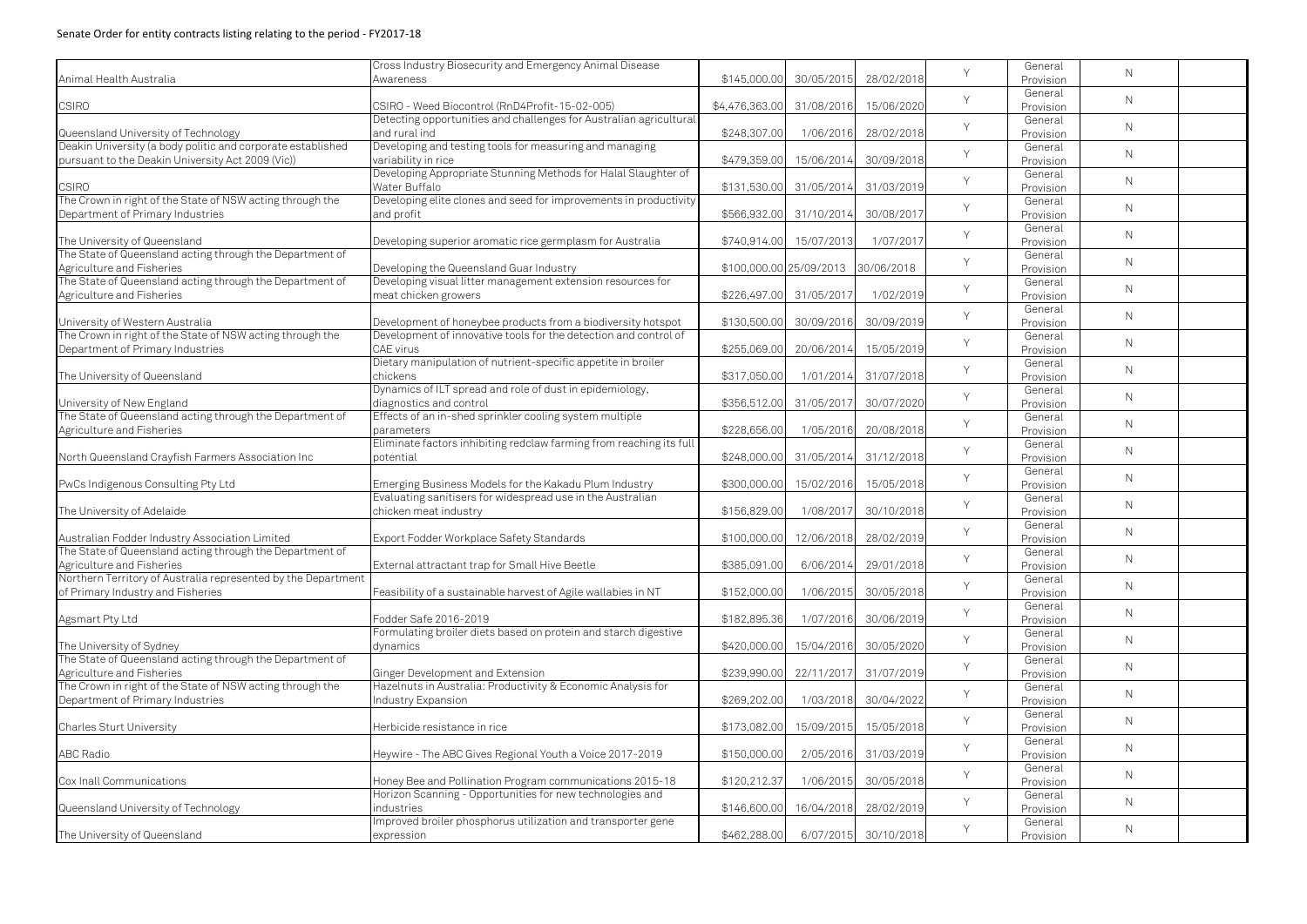|                                                           | Improved subterranean clover seed production from multiple          |                           |                         |            | Y | General   |              |  |
|-----------------------------------------------------------|---------------------------------------------------------------------|---------------------------|-------------------------|------------|---|-----------|--------------|--|
| University of Western Australia                           | disease resistance                                                  | \$296,013.00              | 1/06/2015               | 20/12/2018 |   | Provision | $\mathsf{N}$ |  |
|                                                           | Improved tenderness of alpaca carcasses using combined              |                           |                         |            |   | General   |              |  |
| The University of Sydney                                  | processing techniques                                               | \$328,000.00              | 1/05/2015               | 1/03/2019  | Y | Provision | $\mathsf{N}$ |  |
| The State of Queensland acting through the Department of  | Improved tissue culture production of ginger clean planting         |                           |                         |            |   | General   |              |  |
| Agriculture and Fisheries                                 | material                                                            | \$224,022.86              | 1/06/2014               | 30/05/2019 | Y |           | $\mathsf{N}$ |  |
|                                                           | Improved Use of Seasonal Forecasting to Increase Farmer             |                           |                         |            |   | Provision |              |  |
|                                                           |                                                                     |                           |                         |            | Y | General   | $\mathsf{N}$ |  |
| Birchip Cropping Group Inc                                | Profitability - Birchip                                             | \$440,000.00              | 1/11/2015               | 1/05/2018  |   | Provision |              |  |
|                                                           | Improved Use of Seasonal Forecasting to Increase Farmer             |                           |                         |            | Y | General   | $\mathsf{N}$ |  |
| Monash University                                         | Profitability - Monash                                              | \$895,000.00              | 1/11/2015               | 15/07/2018 |   | Provision |              |  |
|                                                           | Improved Use of Seasonal Forecasting to Increase Farmer             |                           |                         |            | Y | General   | $\mathsf{N}$ |  |
| University of Southern Queensland                         | Profitability - USQ                                                 | \$565,000.00              | 1/11/2015               | 1/05/2018  |   | Provision |              |  |
| The Crown in right of the State of NSW acting through the | Improved Use of Seasonal Forecasting to Increase Framer             |                           |                         |            | Y | General   |              |  |
| Department of Primary Industries                          | Profitability - NSW DPI                                             | \$540,000.00              | 1/11/2015               | 1/05/2018  |   | Provision | $\mathsf{N}$ |  |
|                                                           | Improving Biosecurity Resources and Better Understanding Bee        |                           |                         |            |   | General   |              |  |
| Plant Health Australia Limited                            | Health in Australia                                                 | \$242,900.00              | 15/04/2016              | 30/07/2019 | Y | Provision | $\mathsf{N}$ |  |
|                                                           |                                                                     |                           |                         |            |   | General   |              |  |
| <b>CSIRO AAHL</b>                                         | Increasing Australia's preparedness for vvIBDV                      | \$649,479.00              | 22/05/2018              | 21/05/2021 | Y | Provision | $\mathsf{N}$ |  |
| The Crown in right of the State of NSW acting through the |                                                                     |                           |                         |            |   | General   |              |  |
| Department of Primary Industries                          | Influence of plant population on rice growth and grain yield        | \$463,967.00              | 30/07/2013              | 28/10/2024 | Y |           | $\mathsf{N}$ |  |
|                                                           | Leptospermum Plant Breeding Program for Development of High         |                           |                         |            |   | Provision |              |  |
|                                                           |                                                                     |                           |                         |            | Y | General   | $\mathsf{N}$ |  |
| ManukaLife Pty Ltd                                        | Grade Manuka Honey                                                  |                           | \$750,000.00 31/03/2017 | 30/03/2020 |   | Provision |              |  |
|                                                           | Lucerne Variety Trial - Assess optimum plant stress levels for      |                           |                         |            | Y | General   | $\mathsf{N}$ |  |
| Lucerne Australia Inc.                                    | seed production                                                     | \$290,348.00              | 8/05/2018               | 30/09/2021 |   | Provision |              |  |
|                                                           |                                                                     |                           |                         |            | Y | General   | $\mathsf{N}$ |  |
| Growcom                                                   | Management of the AgChem Access Priorities Forum                    | \$194,985.00              | 17/02/2017              | 30/11/2019 |   | Provision |              |  |
|                                                           |                                                                     |                           |                         |            | Y | General   |              |  |
| Meat and Livestock Australia                              | Managing Climate Variability Program Phase 5 Funding Support        | \$270,000.00              | 9/02/2017               | 1/07/2021  |   | Provision | $\mathsf{N}$ |  |
|                                                           |                                                                     |                           |                         |            |   | General   |              |  |
| Rosetta Management Consulting Pty Ltd                     | Mass Disposal Preparedness Project                                  | \$117,600.00              | 11/06/2018              | 30/05/2019 | Y | Provision | $\mathsf{N}$ |  |
| The Crown in right of the State of NSW acting through the | Maximising on-farm irrigation profitability - southern connected    |                           |                         |            |   | General   |              |  |
| Department of Primary Industries                          | systems                                                             | \$400,000.00              | 1/03/2016               | 1/08/2017  | Y | Provision | $\mathsf{N}$ |  |
|                                                           |                                                                     |                           |                         |            |   | General   |              |  |
|                                                           |                                                                     |                           |                         |            | Y |           | $\mathsf{N}$ |  |
| Agaware Consulting Pty Ltd                                | Minor Chemical Consultant for small and non-levied industries       | \$201,420.00              | 30/10/2015              | 31/05/2018 |   | Provision |              |  |
|                                                           | Molecular markers for cultivar ID and seed certification in pasture |                           |                         |            | Y | General   | $\mathsf N$  |  |
| AgResearch Limited                                        | legumes                                                             |                           | \$377,462.00 15/07/2015 | 15/05/2020 |   | Provision |              |  |
|                                                           | Monitoring quality and bioactivity of kakadu plum in the Northern   |                           |                         |            | Y | General   | $\mathsf{N}$ |  |
| The University of Queensland                              | Territory                                                           | \$250,000.00              | 1/04/2014               | 15/04/2018 |   | Provision |              |  |
| The Crown in right of the State of NSW acting through the |                                                                     |                           |                         |            | Y | General   | $\mathsf{N}$ |  |
| Department of Primary Industries                          | Moving forward with NIR and remote sensing                          | \$452,768.00              | 15/06/2015              | 15/06/2018 |   | Provision |              |  |
| The State of Queensland acting through the Department of  | Moving from concept to control; use of phages for Campylobacter     |                           |                         |            | Y | General   |              |  |
| Agriculture and Fisheries                                 | reduction                                                           |                           | \$459,176.00 30/07/2016 | 31/07/2019 |   | Provision | $\mathsf{N}$ |  |
|                                                           |                                                                     |                           |                         |            |   | General   |              |  |
| Southern Cross University                                 | New Coffee Varieties for the Australian Subtropics                  |                           | \$150,240.00 30/11/2014 | 31/05/2019 | Y | Provision | N            |  |
|                                                           |                                                                     |                           |                         |            |   | General   |              |  |
| <b>Charles Sturt University</b>                           | Next Generation Healthy Rice                                        | \$370,000.00              | 15/06/2015              | 31/12/2018 | Y | Provision | N            |  |
|                                                           |                                                                     |                           |                         |            |   | General   |              |  |
|                                                           |                                                                     | \$449,894.00              | 15/06/2018              | 9/09/2021  | Y |           | $\mathsf{N}$ |  |
| Royal Melbourne Institute of Technology                   | Next generation probiotics to enhance the gut health of chickens    |                           |                         |            |   | Provision |              |  |
|                                                           |                                                                     |                           |                         |            | Y | General   | $\mathsf{N}$ |  |
| Rice Research Australia Pty Ltd                           | Northern Australia Rice - Developing and building capacity          | \$1,650,000.00 15/12/2017 |                         | 30/03/2020 |   | Provision |              |  |
|                                                           | Northern Australia Rice - Developing High Quality Rice for          |                           |                         |            | Y | General   | $\mathsf{N}$ |  |
| The University of Queensland                              | Northern Australia                                                  | \$572,000.00              | 15/12/2017              | 30/03/2020 |   | Provision |              |  |
| The Crown in right of the State of NSW acting through the | Northern Australia Rice - Developing varieties with agronomic       |                           |                         |            | Y | General   | $\mathsf{N}$ |  |
| Department of Primary Industries                          | integrity/market                                                    | \$471,000.00              | 13/04/2018              | 30/03/2020 |   | Provision |              |  |
|                                                           | Northern Rice Australia - Developing Rice Growing Packages for      |                           |                         |            |   | General   |              |  |
| University of Southern Queensland                         | TropicalNorth Aus                                                   | \$781,000.00              | 15/12/2017              | 30/03/2020 | Y | Provision | $\mathsf{N}$ |  |
|                                                           |                                                                     |                           |                         |            |   | General   |              |  |
| University of Southern Queensland                         | Novel detection of chicken welfare using machine vision             | \$283,353.00              | 1/07/2017               | 31/07/2019 | Y | Provision | $\mathsf{N}$ |  |
|                                                           |                                                                     |                           |                         |            |   |           |              |  |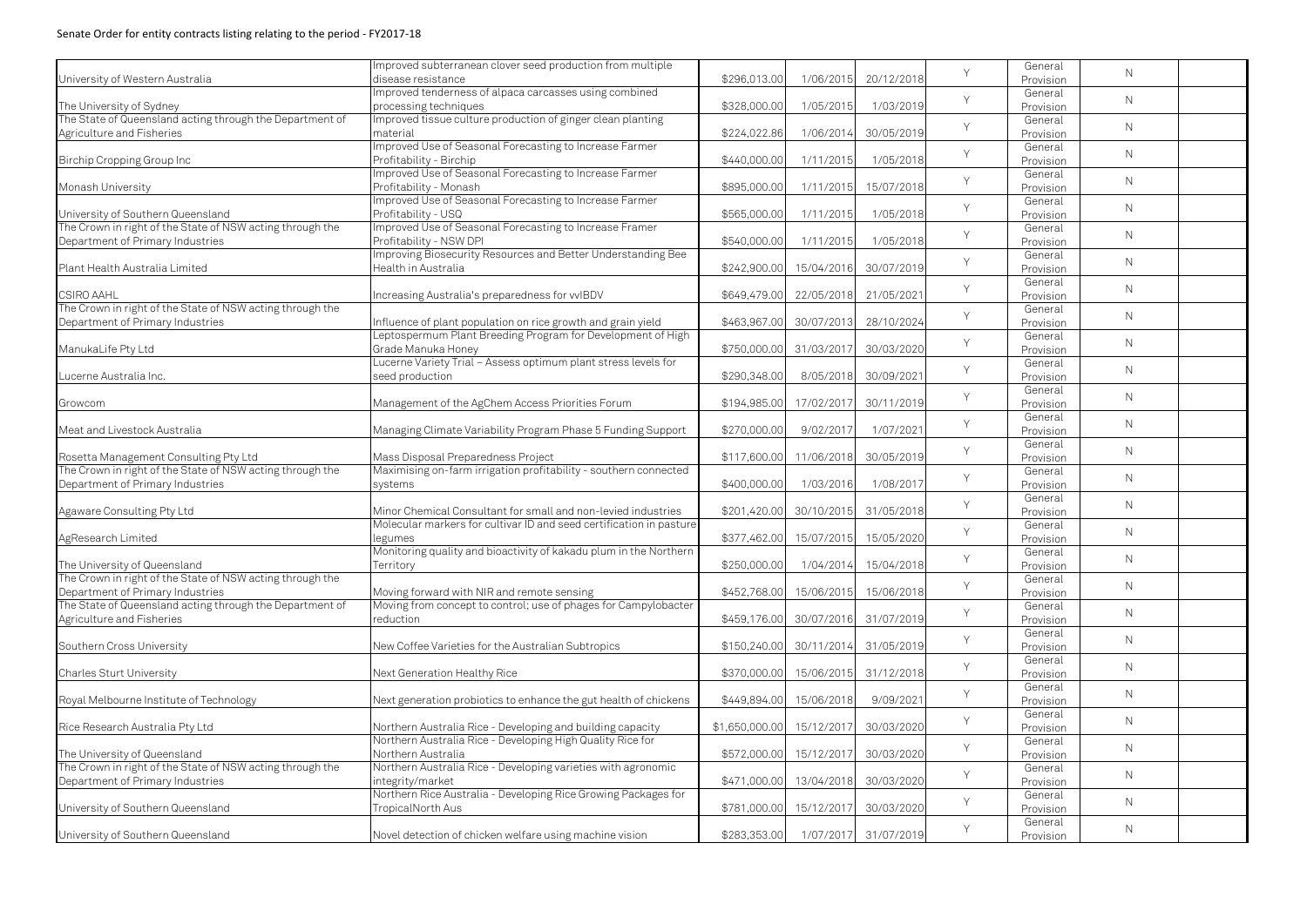| The Crown in right of the State of NSW acting through the  | NSW component of Australian Biomass for Bioenergy                                                                                                            |                |                                    |                       | Y      | General   |              |         |
|------------------------------------------------------------|--------------------------------------------------------------------------------------------------------------------------------------------------------------|----------------|------------------------------------|-----------------------|--------|-----------|--------------|---------|
| Department of Primary Industries                           | Assessment                                                                                                                                                   | \$402,109.00   | 16/12/2015                         | 15/12/2020            |        | Provision | $\mathsf{N}$ |         |
| The Crown in right of the State of NSW acting through the  |                                                                                                                                                              |                |                                    |                       |        | General   |              |         |
| Department of Primary Industries                           | NSW DPI - Weed Biocontrol (RnD4Profit-15-02-005)                                                                                                             | \$760,092.00   | 31/08/2016                         | 15/06/2020            | Y      | Provision | $\mathsf{N}$ |         |
| Western Australian Agriculture Authority, a body corporate |                                                                                                                                                              |                |                                    |                       |        |           |              |         |
| established under the Biosecurity and Agriculture          | Overcoming barriers to development of the Australian jujube                                                                                                  |                |                                    |                       | $\vee$ | General   | $\mathsf{N}$ |         |
| Management Act 2007                                        |                                                                                                                                                              |                | 29/05/2015                         | 30/07/2017            |        | Provision |              |         |
| Western Australian Agriculture Authority, a body corporate | industry                                                                                                                                                     | \$117,580.00   |                                    |                       |        |           |              |         |
|                                                            |                                                                                                                                                              |                |                                    |                       |        | General   |              |         |
| established under the Biosecurity and Agriculture          |                                                                                                                                                              |                |                                    |                       | $\vee$ | Provision | $\mathsf{N}$ |         |
| Management Act 2007                                        | Pests and diseases of truffles and their tree hosts in Australia                                                                                             | \$649,653.00   | 29/05/2015                         | 10/01/2019            |        |           |              |         |
|                                                            | PhD-To investigate the effect of supplemental amino acids of                                                                                                 |                |                                    |                       | Y      | General   | $\mathsf{N}$ |         |
| University of New England                                  | broiler performance                                                                                                                                          | \$102,525.00   | 1/05/2016                          | 1/05/2019             |        | Provision |              |         |
|                                                            | Post Graduate 'top-up' Scholarship <name for="" privacy<="" td="" withheld=""><td></td><td></td><td></td><td>Y</td><td>General</td><td></td><td></td></name> |                |                                    |                       | Y      | General   |              |         |
| <b>Charles Sturt University</b>                            | Reasons>                                                                                                                                                     | \$105,000.00   | 1/07/2017                          | 31/07/2020            |        | Provision | $\mathsf{N}$ | Privacy |
|                                                            |                                                                                                                                                              |                |                                    |                       |        | General   |              |         |
| The University of Sydney                                   | Post-hatch management for improved broiler locomotion                                                                                                        | \$219,973.00   | 30/10/2014                         | 31/07/2017            | Y      | Provision | $\mathsf{N}$ |         |
|                                                            | Potential exotic virus threats to Lucerne seed production in                                                                                                 |                |                                    |                       |        | General   |              |         |
|                                                            | Australia                                                                                                                                                    | \$181,624.00   |                                    | 1/06/2015 31/03/2019  | Y      |           | $\mathsf{N}$ |         |
| The University of Queensland                               |                                                                                                                                                              |                |                                    |                       |        | Provision |              |         |
|                                                            | Project Manager - Access to Industry Priority Uses of Agvet                                                                                                  |                |                                    |                       | Y      | General   | $\mathsf{N}$ |         |
| Agaware Consulting Pty Ltd                                 | Chemicals                                                                                                                                                    | \$942,538.00   | 31/03/2017                         | 31/03/202             |        | Provision |              |         |
|                                                            | Project Manager - Biocontrol Solutions for Sustainable                                                                                                       |                |                                    |                       | Y      | General   | $\mathsf{N}$ |         |
| Meridian Agriculture Pty Ltd                               | Management of Weed Impact                                                                                                                                    | \$166,125.00   | 13/10/2016                         | 1/04/2020             |        | Provision |              |         |
|                                                            | Project Manager - Secure Pollination for More Productive                                                                                                     |                |                                    |                       | Y      | General   |              |         |
| Meridian Agriculture Pty Ltd                               | Agriculture: Guidelines                                                                                                                                      | \$167,638.00   | 13/10/2016                         | 17/02/2020            |        | Provision | $\mathsf{N}$ |         |
| The State of Queensland acting through the Department of   |                                                                                                                                                              |                |                                    |                       |        | General   |              |         |
| Agriculture and Fisheries                                  | QDAF - Weed Biocontrol (RnD4Profit-15-02-005)                                                                                                                | \$751,092.00   | 31/08/2016                         | 15/06/2020            | Y      | Provision | $\mathsf{N}$ |         |
|                                                            |                                                                                                                                                              |                |                                    |                       |        | General   |              |         |
|                                                            |                                                                                                                                                              | \$402,109.00   | 25/01/2016                         | 15/12/2020            | Y      |           | $\mathsf{N}$ |         |
| Western Australian Agriculture Authority, a body corporate | Department of Science, Information Technology and Innovation QLD component of Australian Biomass for Bioenergy Assessment                                    |                |                                    |                       |        | Provision |              |         |
|                                                            |                                                                                                                                                              |                |                                    |                       |        | General   |              |         |
| established under the Biosecurity and Agriculture          |                                                                                                                                                              |                |                                    |                       | Y      | Provision | $\mathsf{N}$ |         |
| Management Act 2007                                        | Quinoa as a new crop in Australia - stage 2                                                                                                                  | \$650,000.00   |                                    | 15/06/2015 31/12/2018 |        |           |              |         |
|                                                            |                                                                                                                                                              |                |                                    |                       | Y      | General   | $\mathsf{N}$ |         |
| Queensland University of Technology                        | QUT component of Australian Biomass for Bioenergy Assessment                                                                                                 | \$159,052.00   | 23/12/2015                         | 15/12/2020            |        | Provision |              |         |
| The State of Queensland acting through the Department of   | Rapid detection & quantitation of Campylobacter jejuni/coli in                                                                                               |                |                                    |                       |        | General   |              |         |
| Agriculture and Fisheries                                  | processing                                                                                                                                                   | \$538,615.00   | 3/08/2015                          | 31/03/2019            | Y      | Provision | $\mathsf{N}$ |         |
|                                                            |                                                                                                                                                              |                |                                    |                       |        | General   |              |         |
| University of Western Australia                            | Reducing stable fly emergence in soils amended with litter                                                                                                   | \$278,501.00   |                                    | 1/05/2015 31/05/2018  | Y      | Provision | $\mathsf{N}$ |         |
|                                                            | Reducing the impact of Nosema and viruses by improving                                                                                                       |                |                                    |                       |        | General   |              |         |
| <b>CSIRO</b>                                               | honeybee nutrition                                                                                                                                           | \$269,411.00   |                                    | 1/08/2015 14/12/201   | Y      | Provision | $\mathsf{N}$ |         |
| Minister for Primary Industries and Regional Development   |                                                                                                                                                              |                |                                    |                       |        | General   |              |         |
|                                                            |                                                                                                                                                              |                |                                    |                       | Y      |           | $\mathsf{N}$ |         |
| acting through the South Australian Research and           | Resilient plants for free range chicken meat farms                                                                                                           | \$141,837.00   | 30/05/2016                         | 31/08/2019            |        | Provision |              |         |
| Minister for Primary Industries and Regional Development   | Review of rodent control for the Australian Chicken Meat and Egg                                                                                             |                |                                    |                       | Y      | General   | $\mathsf{N}$ |         |
| acting through the South Australian Research and           | Industries                                                                                                                                                   | \$159,314.00   | 25/06/2018                         | 13/12/2019            |        | Provision |              |         |
|                                                            |                                                                                                                                                              |                |                                    |                       | Y      | General   | $\mathsf{N}$ |         |
| Ricegrowers' Association of Australia                      | Rice Extension Coordination                                                                                                                                  | \$2,250,000.00 | 16/06/2014                         | 30/01/2018            |        | Provision |              |         |
| The Crown in right of the State of NSW acting through the  |                                                                                                                                                              |                |                                    |                       | Y      | General   |              |         |
| Department of Primary Industries                           | Rice Pest and Disease Biosecurity II                                                                                                                         | \$413,762.00   | 1/07/2016                          | 15/05/2019            |        | Provision | $\mathsf{N}$ |         |
| The Crown in right of the State of NSW acting through the  |                                                                                                                                                              |                |                                    |                       |        | General   |              |         |
| Department of Primary Industries                           | Rice variety nitrogen & agronomic management                                                                                                                 | \$851,516.00   | 1/07/2015                          | 15/05/2020            | Y      | Provision | $\mathsf{N}$ |         |
| The Crown in right of the State of NSW acting through the  |                                                                                                                                                              |                |                                    |                       |        | General   |              |         |
| Department of Primary Industries                           | Rice variety nitrogen & agronomic management                                                                                                                 | \$851,516.00   | 1/07/2015                          | 15/05/2020            | Y      | Provision | $\mathsf{N}$ |         |
|                                                            |                                                                                                                                                              |                |                                    |                       |        | General   |              |         |
|                                                            |                                                                                                                                                              |                |                                    |                       | Y      |           | $\mathsf{N}$ |         |
| Department of Premier and Cabinet                          | SA component of Australian Biomass for Bioenergy Assessment                                                                                                  | \$402,109.00   | 23/12/2015                         | 15/12/2020            |        | Provision |              |         |
|                                                            |                                                                                                                                                              |                |                                    |                       | Y      | General   | $\mathsf{N}$ |         |
| Horticulture Innovation Australia Limited                  | Securing Pollination - Hort Innovation Pool 2 Funds                                                                                                          | \$1,627,500.00 | 31/10/2017                         | 2/03/2021             |        | Provision |              |         |
|                                                            | Selection and Development of Australian Hygienic Honey Bee                                                                                                   |                |                                    |                       | Y      | General   | $\mathsf{N}$ |         |
| <b>Bee Scientifics</b>                                     | Lines,                                                                                                                                                       | \$184,602.00   | 30/09/2015                         | 1/10/2018             |        | Provision |              |         |
|                                                            |                                                                                                                                                              |                |                                    |                       | Y      | General   | $\mathsf{N}$ |         |
| The University of Melbourne                                | Solving key industry bottlenecks for sea urchin roe enhancement                                                                                              |                | \$307,377.00 31/05/2016 15/11/2018 |                       |        | Provision |              |         |
|                                                            |                                                                                                                                                              |                |                                    |                       |        |           |              |         |